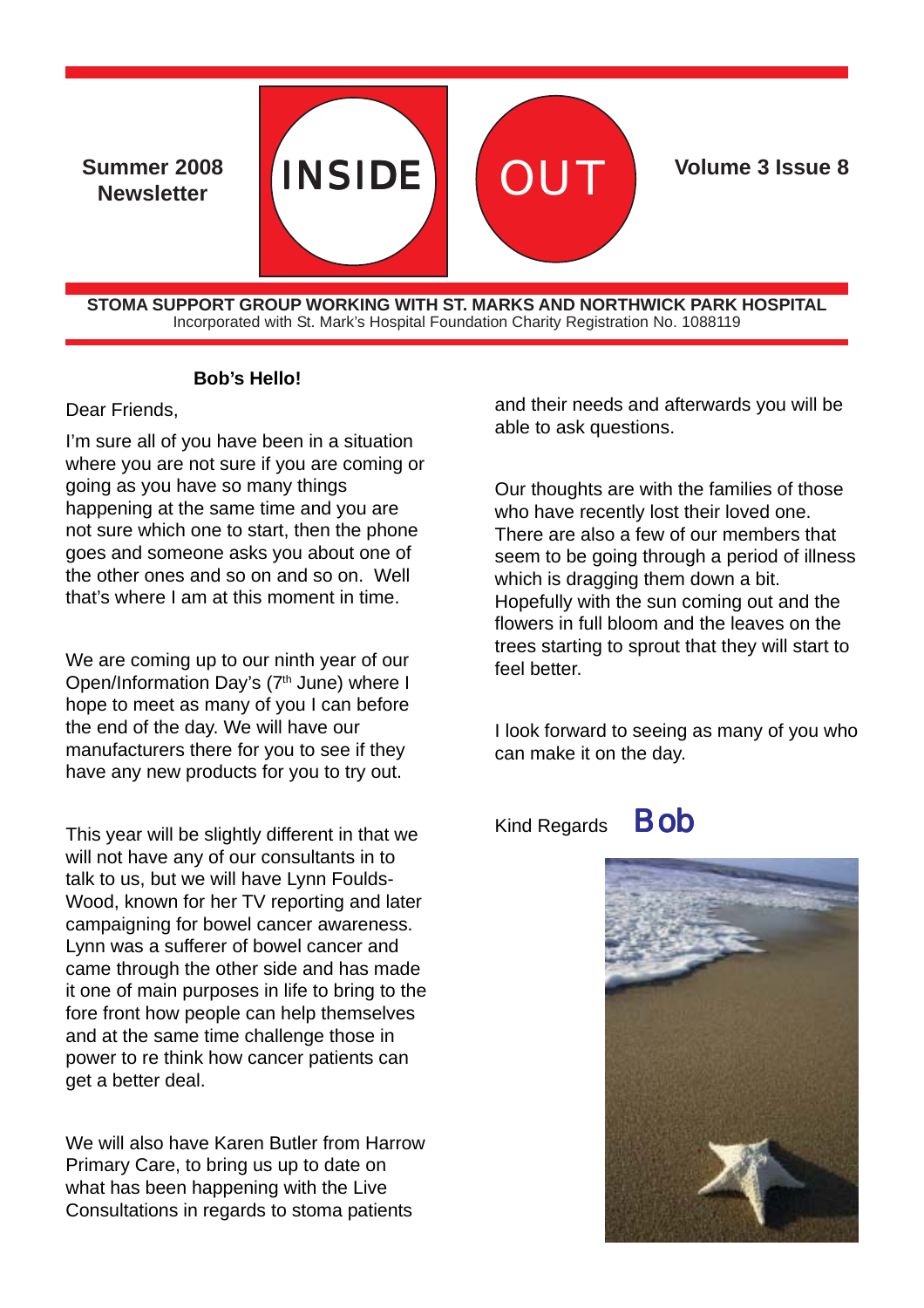# **Dear 'Inside Outers',**

Well, here we are again. The clocks have gone forward one hour; the weather, although a bit mixed, is slightly sunnier and warmer. I certainly feel brighter with the lighter evenings and warmer weather; I think most of us do.

Many thanks to those of you who have sent me your £5 membership or have paid by standing order – quite a few more than last year but still only 45 members out of the 215 names on my list who receive our newsletter; that is about 20%. The £5 helps towards the cost of producing and sending out the newsletter 4 times a year, well worth it I think. Again, I remind you that you can pay by standing order and I will send you a form on request.

I am very disappointed that I will not be able to attend the AGM/Open Day on  $7<sup>th</sup>$  June this year. I really enjoy meeting you and putting names to faces. You have probably not heard of the UK School Games that is a government initiative to search for 'budding' athletes for 2012. The 1<sup>st</sup> event took place in Glasgow in 06, the second in Coventry in 07 and this year it will take place in Bath. For my sins I am involved in selecting and leading a swimming team from England East and have an orientation weekend on the 7/8 June that I have to attend.

It is a pity because listening to Lynn Foulds-Wood would be very interesting. Also, to hear what Karen Butler from Harrow Primary Care has to say about 'Live Consultations' could be even more interesting. Come with your questions ready: how the changes suggested would affect your life; how you would not have coped without the help of the stoma nurse etc. This will be your chance to ask leading questions – remember Karen Butler has not got a stoma so therefore has not experienced life with one.

I hope that, if you have access to a computer, you are using our website – it is brilliant and our thanks should go to Bob for all the time and effort he has put into it. (www.iossg.org.uk) Keep well and I'll be thinking of you all on the  $7<sup>th</sup>$ !

Diane

Secretary/Treasurer



#### **In the Out Patients department of St Marks, Level 3 10.00am - 12.00pm**

We are there to enable you to seek advice about your stoma, or if you just want a chat and a cup of coffee or tea then you are more than welcome. We are fortunate to have visits from manufacturers at some Coffee Mornings - please see below. This is an excellent way of viewing the latest products and/or simply chat to the experts.

| Thursday 12th June  | <b>Closed over August</b>      |
|---------------------|--------------------------------|
| Monday 23rd June    | <b>Wednesday 3rd September</b> |
| Tuesday 8th July    | <b>Thursday 18th September</b> |
| Wednesday 23rd July |                                |

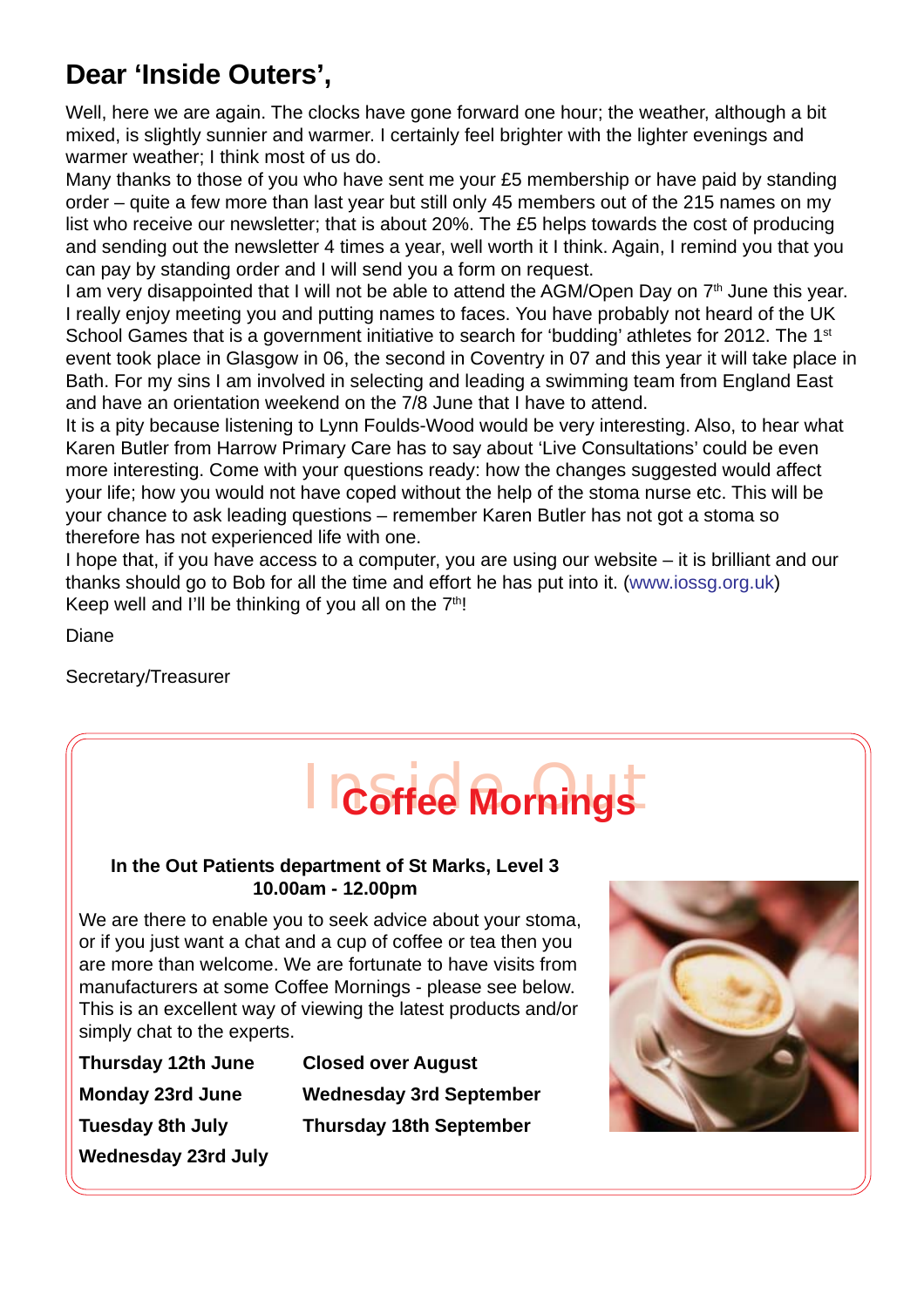# **EDITOR'S PAGE**

With the main holiday season almost upon us and many members expressing concern about adequate holiday insurance here is some welcome news: **Inside Out Stoma Support Group Travel Insurance**

Travel insurance for **Inside Out Group** members has been designed for use by customers about to have a stoma or who already have a stoma as a result of any of the following:

# **Ileostomy – Colostomy – Urostomy – Pouch – Mitrofanoff or PEC's**

Historically customers with any medical condition have found finding quality cover at a reasonable price difficult. Some insurance companies when faced with a customer with a medical condition have in the past declined to offer any cover at all. Some still do. Other insurers whilst agreeing to offer cover have loaded premiums by 100 or even 200 percent.

**Leisure & Lifestyle Insurance Services** working with underwriters **Millstream** and specialist medical screening providers **Mediquote** believe that by properly understanding a medical condition you can better ascertain the true risk of a claim being made. Being more scientific in respect of the frequency and cost of potential claims means underwriters should be able to set their premiums accordingly.

We consider that there is a higher risk of claims being made by **Inside Out Group** members, most likely for holiday cancellation following an abnormal routine investigation or a complication in the post operative phase. The cost of medical treatment if required whilst away on holiday may also be higher. That said we do not think that the increased risk is huge so premiums for **Inside Out Group** members are only loaded by 15 percent on our standard rates.

Other factors affect the calculation of premiums such as the age of the customers or the destination being visited, most people are aware that it is more expensive if you are travelling to North America, however we have set out some premiums examples below:

• A Single Trip policy for an individual aged between 18-39 travelling to Europe for up to 17 days

Standard premium £19.23 **Inside Out Group** £22.62

• An Annual Multi-Trip policy for a couple aged between 40–54 with worldwide cover excluding North America

Standard premium £130.55 **Inside Out Group** £153.59

The premiums quoted are for Gold cover. The premium for Annual Multi-Trip insurance includes 'Enjoy Life' Benefits, a range of Concierge, Lifestyle, Travel and Healthcare services the normal retail price for which is £49.95 per year for an individual and £64.95 for a couple or family.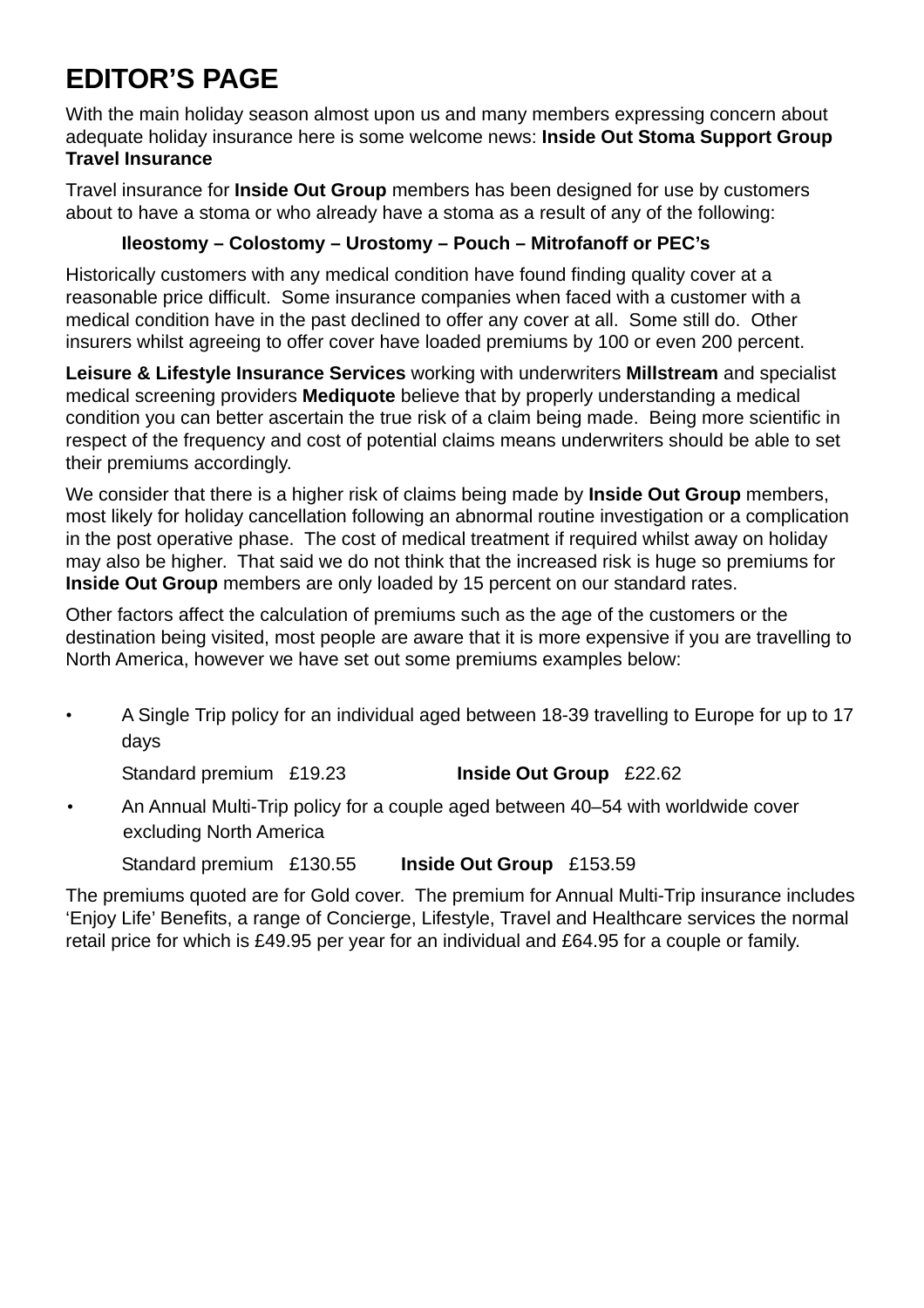# **New Developments: What is happening?**

## Article for In Touch Magazine

Inflammatory bowel disease (IBD) incorporates Crohn's disease and ulcerative colitis. Also microscopic colitis or collagenous colitis are inflammatory bowel diseases, but are much less common. We still do not know the cause of these conditions, but developments are occurring all the time: from genetic predisposition to novel treatments. I will focus on some of the questions that we are debating at the moment about treatments and also touch on the developing field of intestinal transplantation … not as treatment for IBD, but as treatment for the extreme situation when a patient's intestine fails completely.

## **Step-up or top-down?**

This is a serious question that is being asked by the world's experts at the moment with respect to the treatment strategy for inflammatory bowel disease.

Step-up refers to the classic treatment approach, a progression of treatment intensity as a patient's disease becomes increasingly severe or resistant. Top-down refers to the early introduction of intensive treatments, including "biological agents" and immunosuppressive drugs, with the aim of avoiding complications and improving quality of life, starting from the assumption that these drugs may interfere with the natural history of the disease.

In many respects the question of step-up or top-down is not new as it has been debated for a number of years: going in hard with powerful treatments at the beginning of the disease in order to prevent relapses. However, the right treatments were simply not there as invariably going in hard with strong treatments meant using high dose steroids. We have known about the problems of using steroids for some time and therefore try not to use them unless absolutely necessary. Equally we are well aware that steroids may quell the fire of a flare up, but they do not put the fire out completely. In this respect they do

not alter the natural history of inflammatory bowel disease as flare ups continue to occur causing a degree of damage to the intestine each time.

Fortunately there have been many new developments in the treatment of IBD over the past 5-10 years and potent new medications with acceptable side effect profiles have been developed, which *may* alter the course of the disease. It is suggested that giving these treatments early on may be better than the traditional way of treating the disease.



#### *1: The "step-up" & "top down" approaches to the treatment of Crohn's disease*

The conventional pyramid treatment strategy for induction of remission in Crohn's disease is reflected in the current guidelines that recommend a "step-up" approach, with patients initially receiving oral 5ASA treatment (mesalazine, mesalamine or sulfasalazine) or antibiotics (ciprofloxacin or metronidazole). If there is no response or if symptoms worsen, patients are advanced to receive steroids (prednisone or budesonide).

Immunosuppressive agents (azathioprine, mercaptopurine or methotrexate) are then added to the treatment regime in patients who are steroid resistant, allowing the steroids to be decreased or stopped. Infliximab tends to be used in moderate to severe refractory disease.

Some of the new drugs that are re-kindling this debate include infliximab (Remicade) and adalimumab (Humira). These drugs act on an inflammatory mediator called tumour-necrosis factor alpha ( $TNF\alpha$ ) and are conventionally reserved for patients who have failed both corticosteroids and the steroid sparing drugs. Infliximab and adalimumab are antibodies that block the effects of TNF $\alpha$ . TNF $\alpha$  is a substance made by cells of the body which has an important role in promoting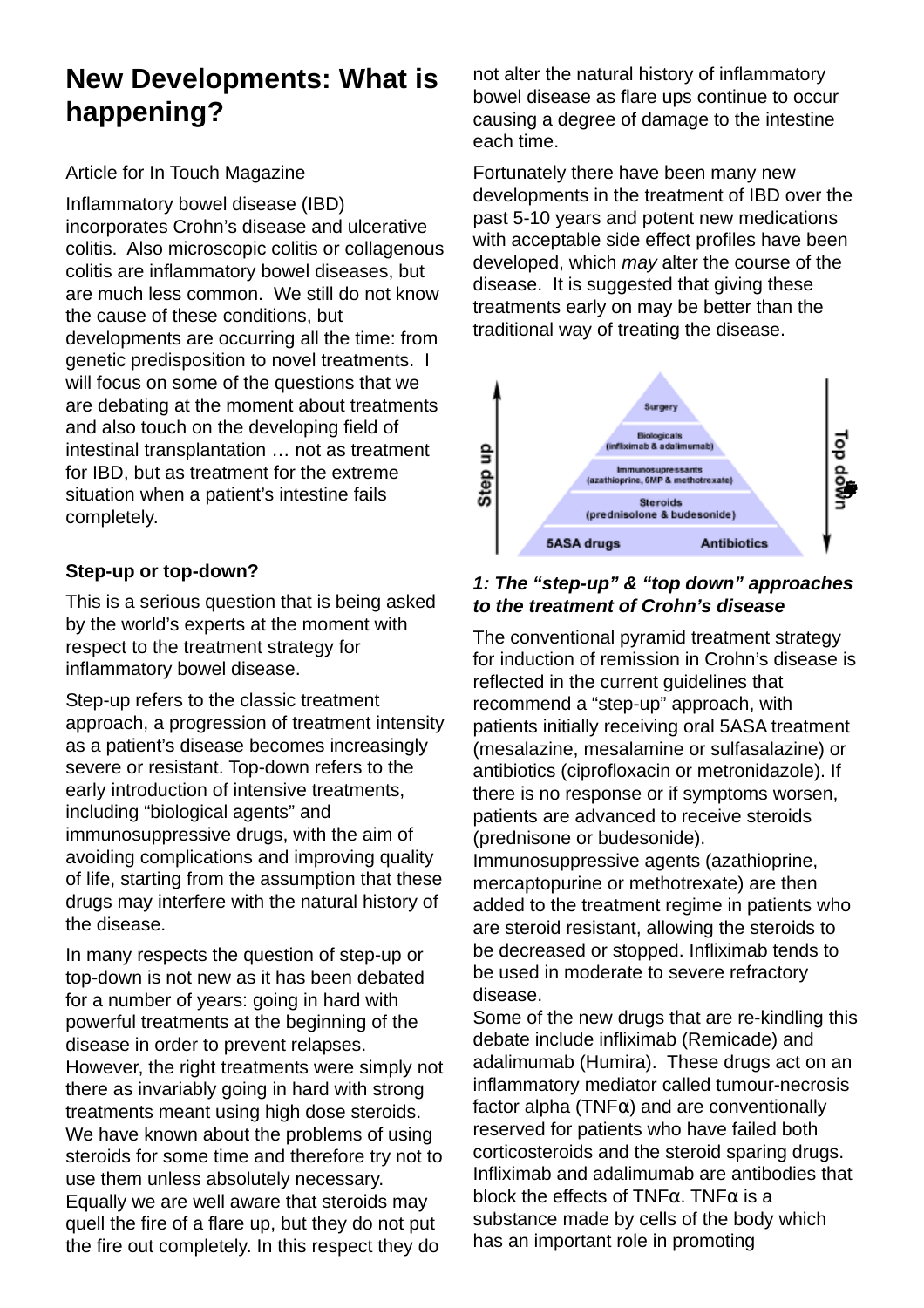inflammation. By blocking the action of TNF $\alpha$ , infliximab reduces the signs and symptoms of inflammation.

#### **What about other similar conditions?**

Rheumatoid arthritis has many similarities to Crohn's disease, but simply affects a different part of the body (the joints and connective tissue). In this condition it has been shown that the early introduction of infliximab together with methotrexate is better at treating early rheumatoid arthritis than single therapy with either treatment.

#### **Is there any evidence?**

A recent study published in the Lancet in February 2008 compared 'Step Up *vs.* Top Down' treatment in Crohn's disease. They demonstrated that the combination of infliximab with immunosuppressives at disease onset was better than the current standard approach. This was both in terms of treating a flare up and preventing further flare ups.

#### **So, why don't we do this now?**

There are many good reasons why treatments don't just change after a single study. In particular, there needs to be overwhelming evidence of benefit and one study, however convincing, could be a fluke. In addition, the top down strategy involves giving 'aggressive' treatments to all patients at the beginning and since over 50% of Crohn's patients have a mild disease over time, this will expose them unnecessarily to powerful medications. At the moment we do not have any good markers which enable us to identify high-risk patients, but once these are known then this may be the way ahead. Finally, there are still discussions about the long-term safety and the high costs of powerful medications such as infliximab and other biological treatments, and caution is the sensible approach. Thus while it seems attractive to use powerful biological treatments early in the course of the disease, caution is generally advised for the moment.

In ulcerative colitis the same argument holds as for Crohn's disease, although there is less evidence for treatment by the top down approach. Thus at the moment the step up approach is the accepted treatment protocol.

# **High dose mesalasine in ulcerative colitis:**

If you have ulcerative colitis, have you noticed that when you have a flare-up that your doctor is advising you to have higher and higher doses of Asacol or Pentasa treatments in the place of steroids?

## **High dose mesalasine may prevent the need for steroids.**

Sulphasalazine was the first drug to be used for the treatment of ulcerative colitis. The early trials showed that the higher the dose used the more effective it was, but the side effects became worse. It was then realised that many of the side effects were from the part of the drug that contained sulphur and as a result and sulphur-free drugs were developed (mesalazine, olsalazine and balsalazide). There have now been a number of studies to look at the effective dose for these drugs in the treatment of ulcerative colitis and these have shown that mesalasine (Asacol and Pentasa) works more effectively at higher doses (up to 4.8 g/day), particularly in patients having a flare-up. This dose is double the usual treatment dose that was recommended for a flare-up. In addition, combined treatment with tablets and suppositories or enemas is more effective in treating a flare-up. These mesalazine drugs appear to have dose-related benefits without dose-related side effects.

## **Mesalasine may prevent colon cancer in ulcerative colitis & Crohn's**

One new finding about these mesalasine drugs is that they may prevent the development of colon cancer in patients with ulcerative colitis and Crohn's disease. We have known for some time that patients with ulcerative colitis and Crohn's disease affecting all or most of their colon are at higher risk of developing colon cancer, which is why colonoscopic surveillance programmes are recommended after 8 years of having the disease. A study published in 2005 from Nottingham suggested that patients who were taking the 5ASA drugs (sulphasalazine, mesalasine, Olsalazine and Balsalazide) were significantly less likely to develop colon cancer. More research needs to be done here, but this looks interesting and most doctors now suggest continuing treat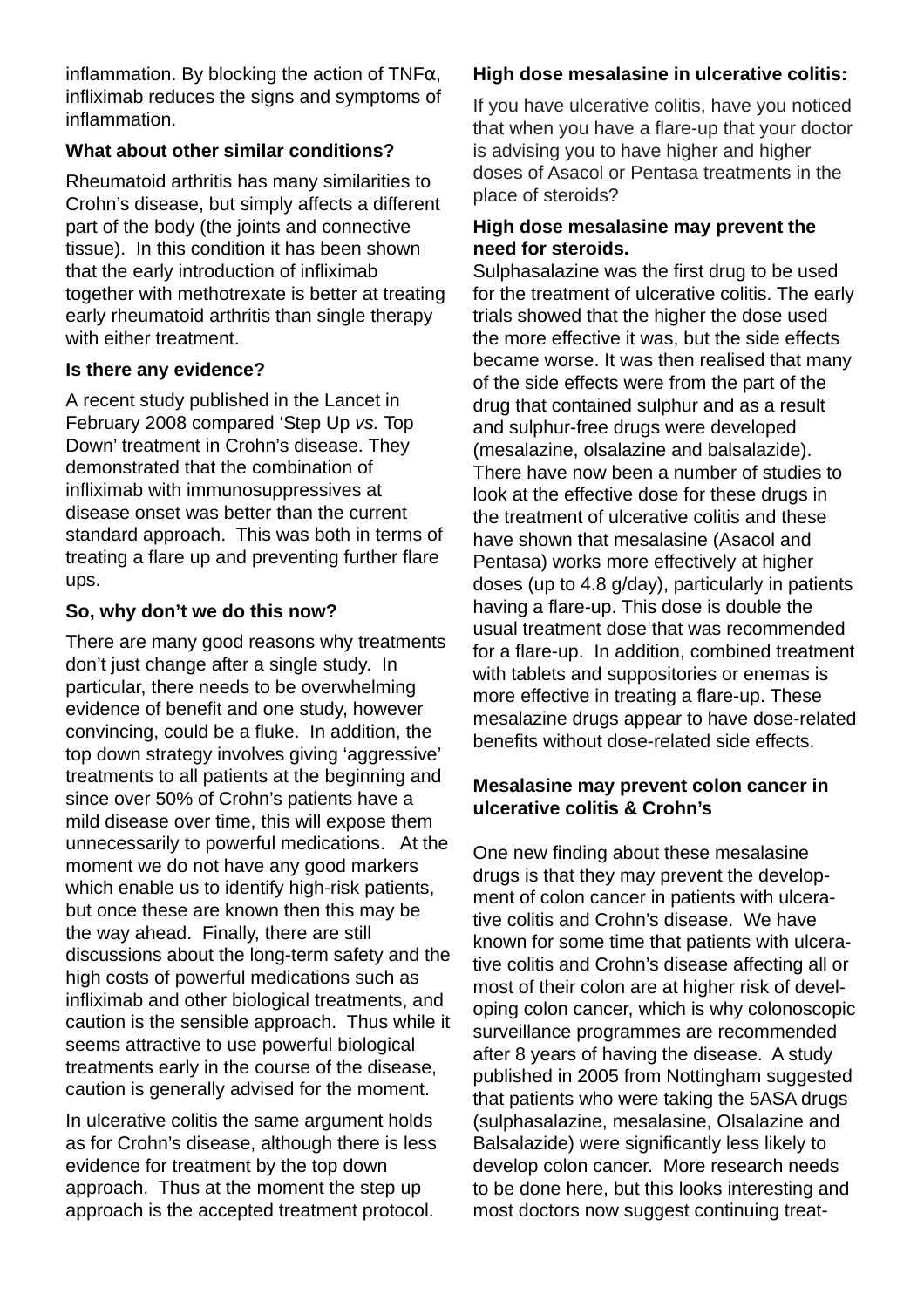ment rather than stopping it, even when the disease is not active.

#### **Intestinal Transplantation**

Did you know that it is possible to have an intestinal transplant? I must start off by saying that this is by no means an ordinary treatment, but an extraordinary treatment only to be considered in exceptional circumstances when there is no alternative. Nevertheless it is possible. At present (and for the foreseeable future) this is considered in patients with intestinal failure. Equally, the term intestinal failure may be odd – you have almost certainly heard of heart failure, kidney failure but the term intestinal failure is not usually used. Intestinal failure is when there is not enough functioning bowel to absorb enough nutrients or fluids to keep alive. In this situation you lose weight and become very thin. The only option is to have intravenous nutrition (a sterile feed that goes directly into your veins). This intravenous nutrition can continue at home for patients and can be given long term. However, when complications occur, patients become eligible to be considered for an intestinal transplant. It may seem strange that this sort of extreme treatment (intestinal transplantation) is more commonly performed in babies and children than in adults. Babies are more prone to developing liver problems when they have intestinal failure and this makes transplantation the only possible treatment to save their lives.

Worldwide around 200 intestinal transplants are currently per year and around 1,500 have been performed since 1985. It is therefore early days for this extreme treatment. Twothirds have been in babies and children and one third in adults. In adults this has been performed in patients with Crohn's disease as well as other conditions. In the UK, there have been a total of 18 adults transplanted. The survival rates after an intestinal transplant are increasing and are currently quoted at around a 60% chance of surviving 5 years after the transplant. This may not seem very good, but it will improve with time as the treatments used to stop rejection continue to improve. Nevertheless, it is reserved only for patients whose outlook is

poor without a transplant.

There are three types of intestinal transplant that can be performed: (1) an isolated small bowel transplant, (2) a combined liver and small bowel transplant, and (3) a multivisceral transplant, which is usually involves transplantation of liver, small bowel and stomach, although kidneys, pancreas and bladder can also be transplanted.



*Figure 2: A. Isolated intestinal transplant. B. Combined liver and intestinal transplant. C. Multivisceral transplant.*

#### *Ask your doctor about new treatments for your condition*

As you can appreciate there are continuing advances for patients with inflammatory bowel disease and other bowel problems. This is a rapidly changing field, so be sure to ask your doctor about new treatments that may be appropriate for your condition. Some of the newest treatments are performed as clinical trials. These are safe and have all been approved by an appropriate ethics committee, implying that they are not putting you at any undue risk. Various clinical trials are always underway at St Mark's, so if you are interested let the nurses and doctors know and they will tell you if there is a trial appropriate for your condition.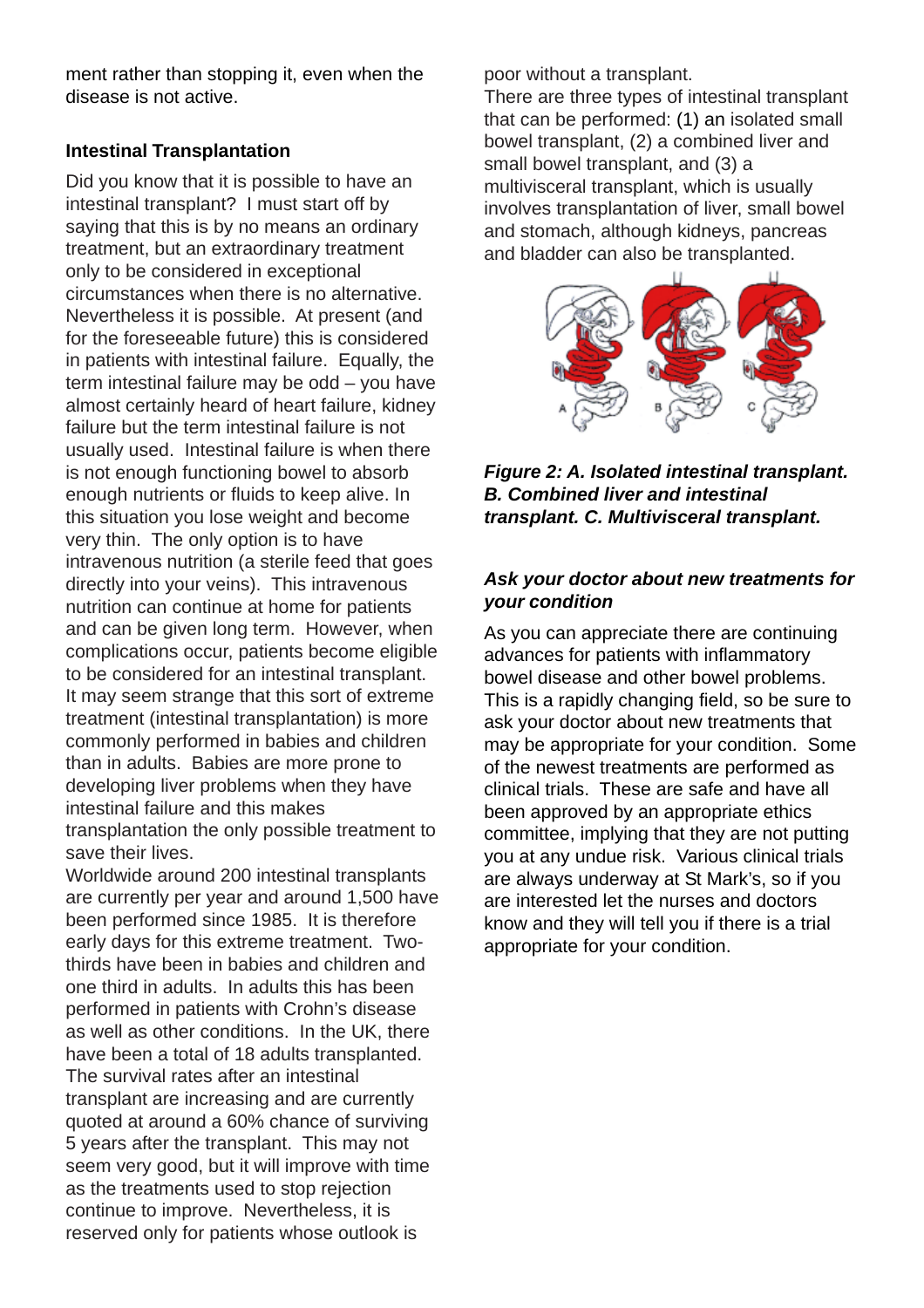Dr Simon Gabe Consultant Gastroenterologist & Hon. Senior Lecturer Co-Chair of the Lennard-Jones Intestinal Failure Unit

April 2008



#### **Attention! Important! Please Read: Attention! Important!**

**Whilst every care has been taken to ensure that the information in this publication is accurate and complete, the contents of this newsletter are provided for general information only and should not be relied upon for any specific purpose. Inside Out Stoma Group accepts no responsibility for the accuracy or statements made. Anyone acting upon them does so entirely at their own risk. We recommend that you consult your stoma nurse or doctor before changing your procedures.**